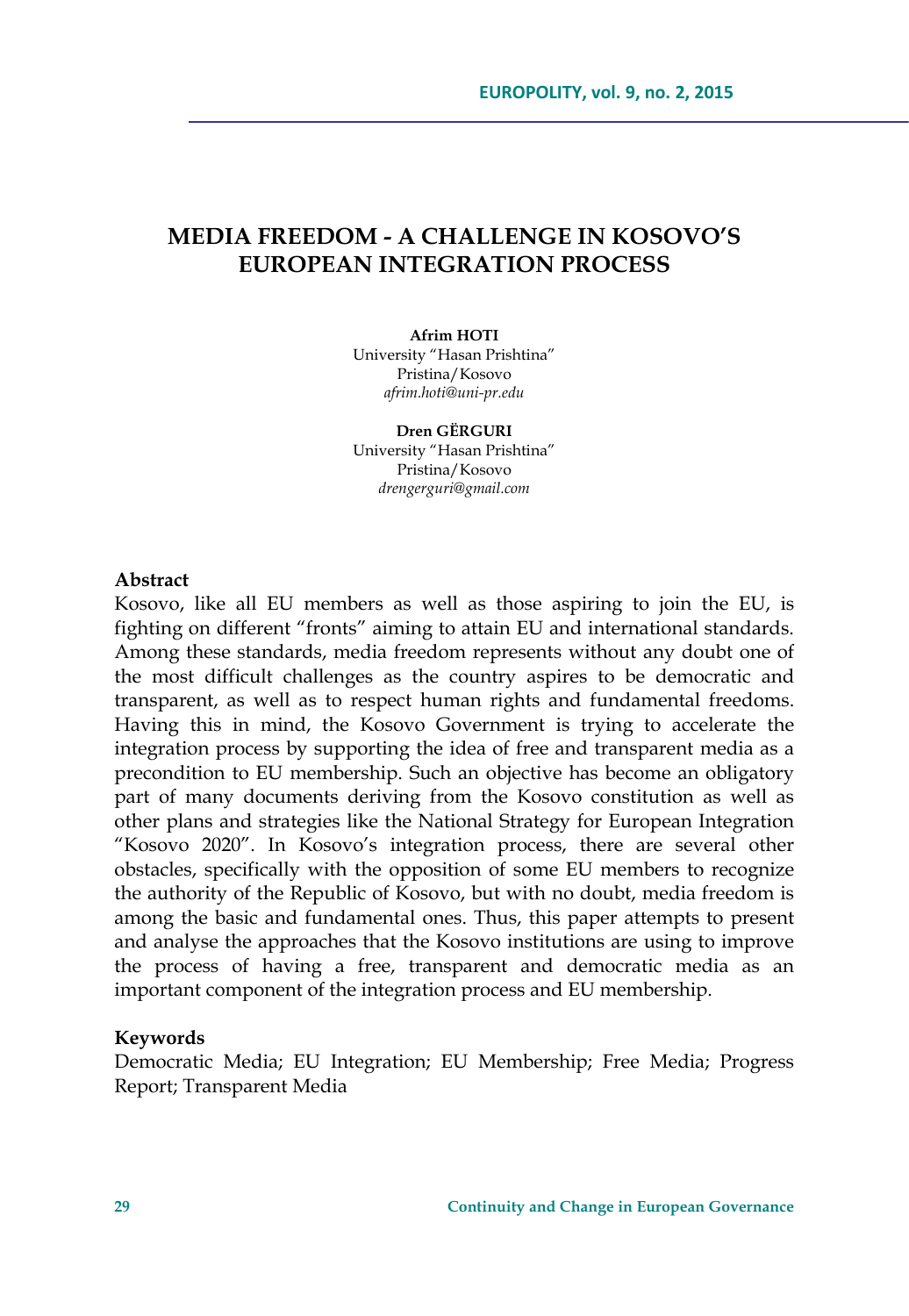# **1. INTRODUCTION**

The "power" of media is very important in the process of European integration for all countries, thus is the same for the Republic of Kosovo. The media are the main source of information for the citizens on a wide range of issues related to this process and beyond it. It plays a major role in informing the public on all aspects of EU integration, which it has to do correctly, fairly, in a balanced way and in a timely manner. Continuous and fair information minimizes bias and ignorance of the general public about the process of integration and prepares it to support the country on its way to EU membership. But in view of providing objective information and completely fulfil its mission, the media should be free. Therefore, today, media freedom is an important challenge for any country that aspires to join the EU, not only because freedom of the press is a fundamental right and one of the values of the European Union, but also because freedom of the media is considered an indicator of a country's democracy. The media play an important role in the functioning of democracy through providing the right information, creating transparency and making the public "the supervisor" of the work of government and political institutions - namely, by fulfilling the role of journalism as a "watchdog", especially through what is called investigative journalism. These are the values on which the European Union is based, "the universal values of the inviolable and inalienable rights of the human person, freedom, democracy, equality and the rule of law" (European Union 2010).

Ensuring media freedom is one of the challenges that Kosovo is currently facing. The number of media outlets in Kosovo is growing, while the institutions which must ensure the preservation of media freedom are not lagging behind. Cooperation between the media and state institutions and the strengthening of the justice system are fundamental factors for advancing the EU integration process. The issue of media freedom as a matter of concern for media workers, and not only, plays an important role in the integration process and is one of the basic criteria that Kosovo must meet in order to join the EU. Regarding the current legislation, Kosovo is quite good according to international organizations like IREX, which stipulates that "freedom of expression in Kosovo is firmly guaranteed, from a legal perspective" (IREX MSI Kosovo report 2015, 59), or KAS Media Program South East Europe, which concludes in a report published on its website that "from the strictly legal perspective, the constitution and specific laws adequately safeguard media freedom" (KAS 2015).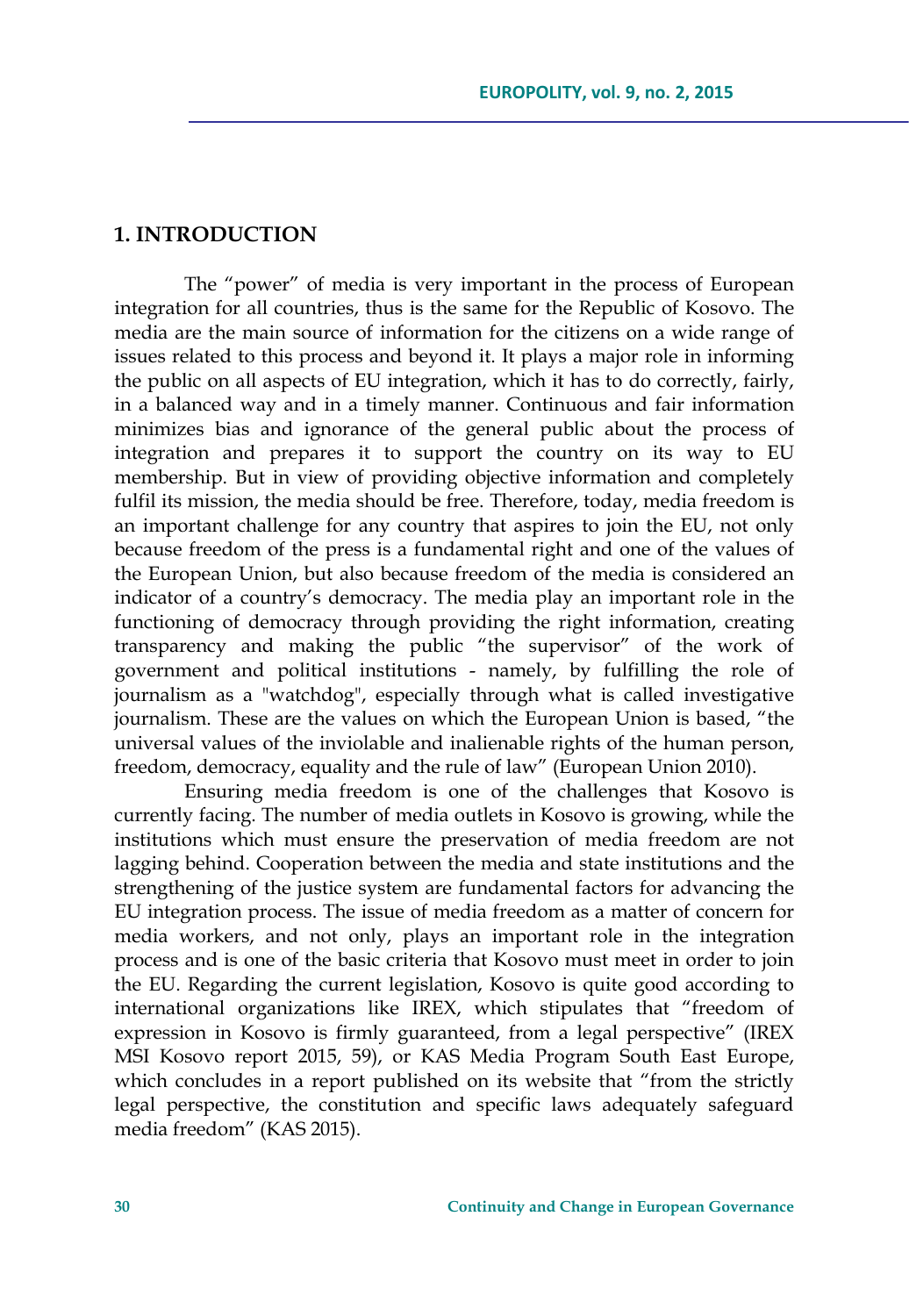The Kosovo Constitution ensures the protection of the freedom of media (Constitution of the Republic of Kosovo Art. 42) and also guarantees the implementation of the International Covenant on Civil and Political Rights (ICCPR) and the European Convention on Human Rights (ECHR) (Constitution of the Republic of Kosovo Art. 22). Therefore, it is crucial to focus on the aspects of improving the situation on the ground, a problem noted also by the Organization for Security and Cooperation in Europe (OSCE), in a report for Freedom of Media and Safety of Journalists in Kosovo where is stated that "despite new legislation being in place, its implementation and enforcement continues to be problematic" (OSCE mission in Kosovo 2014, 11).

The media, as an important actor in the process of European integration of Kosovo, occupies an important place in the National Strategy for European Integration "KOSOVO 2020", prepared by the National Council for European Integration. "Constructive cooperation and partnership between the policy makers and media still needs to be developed. Such partnership is crucial as it can lead to better public information and more transparent public policy" (National Council for European Integration 2013, 55). The national strategy identifies key priorities to achieve the main goal of the strategy, the better preparation of Kosovo for European Integration by 2020:

- Governance effectiveness;
- Fight against corruption and organised crime;
- Economic development;
- Engagement of stakeholders;
- Advanced (contractual) relations with the European Union (National Council for European Integration 2013, 9).

### **2. MEDIA LEGAL FRAMEWORK IN KOSOVO 1999 – 2015**

The period after the war in Kosovo was characterized by different and difficult processes like democratic transition, negation of status, institution building, the Stabilisation and Association process, etc. Among them is the creation of the proper environment for free media. After 1999 the creation of democratic institutions in the country triggered the need to protect media freedom as an important factor evolving in Kosovo, in the context of developments and issues related to the transition of other post-communist countries in the Western Balkans. Bajomi-Lazar correctly showed that "Media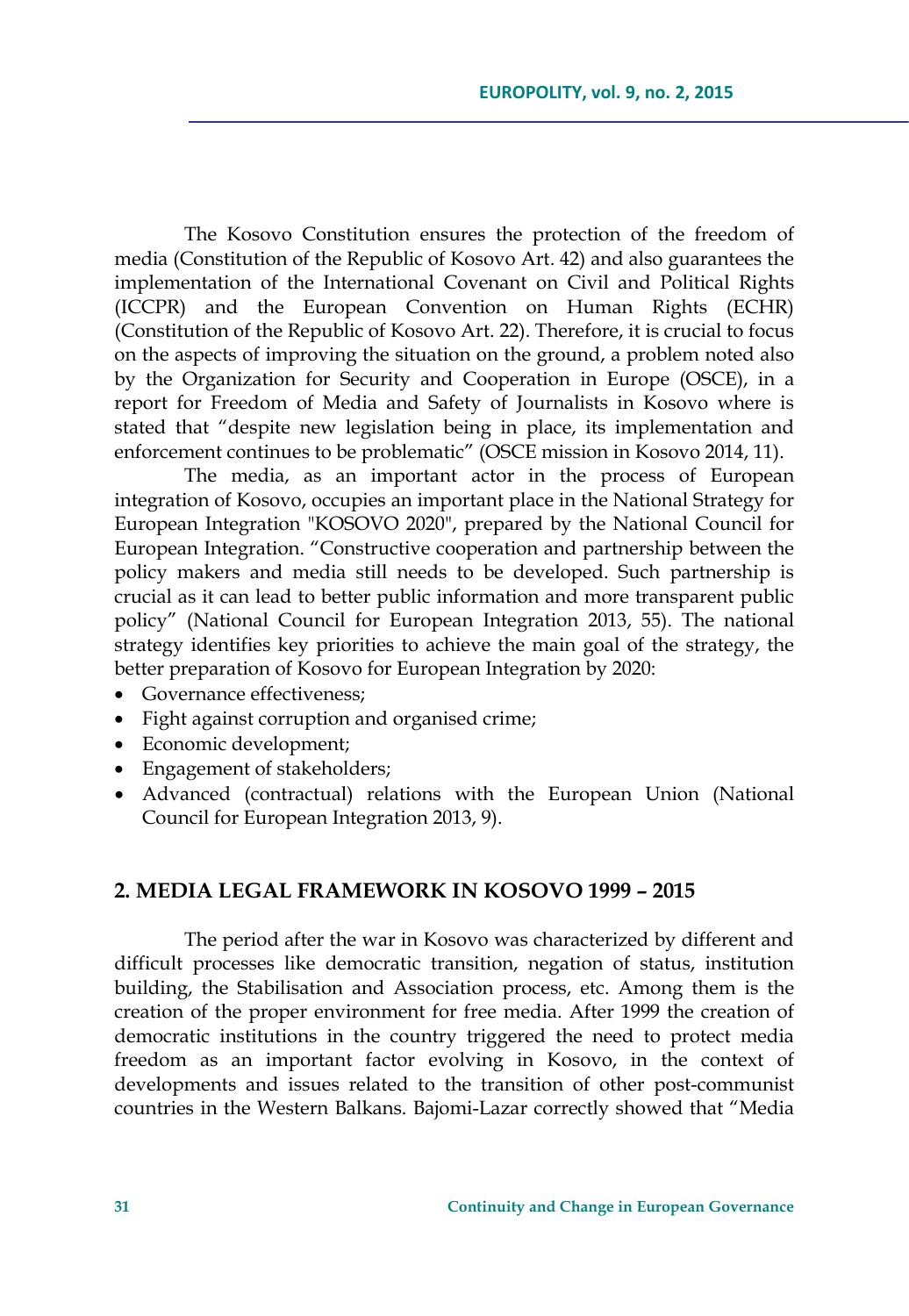scholars looking into the relationship between political and media systems in the former communist countries have often focused on media freedom and pluralism and worked on the assumption that many of the political parties were seeking control over the media in order to suppress critical voices and to earn favourable coverage so that they could influence public opinion and voting behaviour, but have barely explored political actors' other possible motivations" (Bajomi-Lazar 2015, 59).

After the war in Kosovo, two main pre-war mediums, namely Radio Television of Pristina (RTP) and the newspaper "Rilindja" did not obtain the right to continue broadcasting on behalf of two public mediums. Instead, in the second half of 1999 Radio Television of Kosovo (RTK) began broadcasting, originally with only a two-hour program. Meanwhile, since 1999, in addition to Pristina, multiple media have been established in other cities of Kosovo like Prizren, Mitrovica, Peja, Ferizaj, Gjilan, etc. In 1999-2002, the media in Kosovo was under the constant control of the Temporary Media Commissioner (TMC), while the Media Hearing Board had extensive powers. Moreover, the freedom of the media was limited by media regulations themselves. Thus, Regulation no. 2000/37 on Printed Media and Regulation for Licensing and Regulating the Broadcast Media no. 2000/36, which standardised the functioning of the media, were seen as restrictive measures against the media by journalists and editors themselves. Besides these general regulations, the OSCE issued some specific regulations that defined in more detail the scope of media freedom and behaviour, especially during election campaigns. These regulations have not helped in creating a free climate and more favourable environment for the media, and in some cases, they proved the contrary, conflicting with the Code of Rights of Journalists. Under this code, journalists were entitled "to publish or broadcast materials freely, without any mixture of government or other public authorities. Write critically about all those who are in state or public functions" (Dauti 2001, 18).

Over the years, in different fields in Kosovo including the media the process of transferring responsibilities from the internationals to the kosovars began. Since 2005, the Independent Media Commission (IMC) has not had any authority to regulate printed media as the Press Council was established, and a year later, it went through a transition from the Temporary Media Commissioner to the Independent Media Commission. On 17 February 2008, Kosovo declared independence while its highest legal act, the Constitution ensured, among others, the protection of the freedom of the media. Article 22 of the Constitution stipulates as in the following: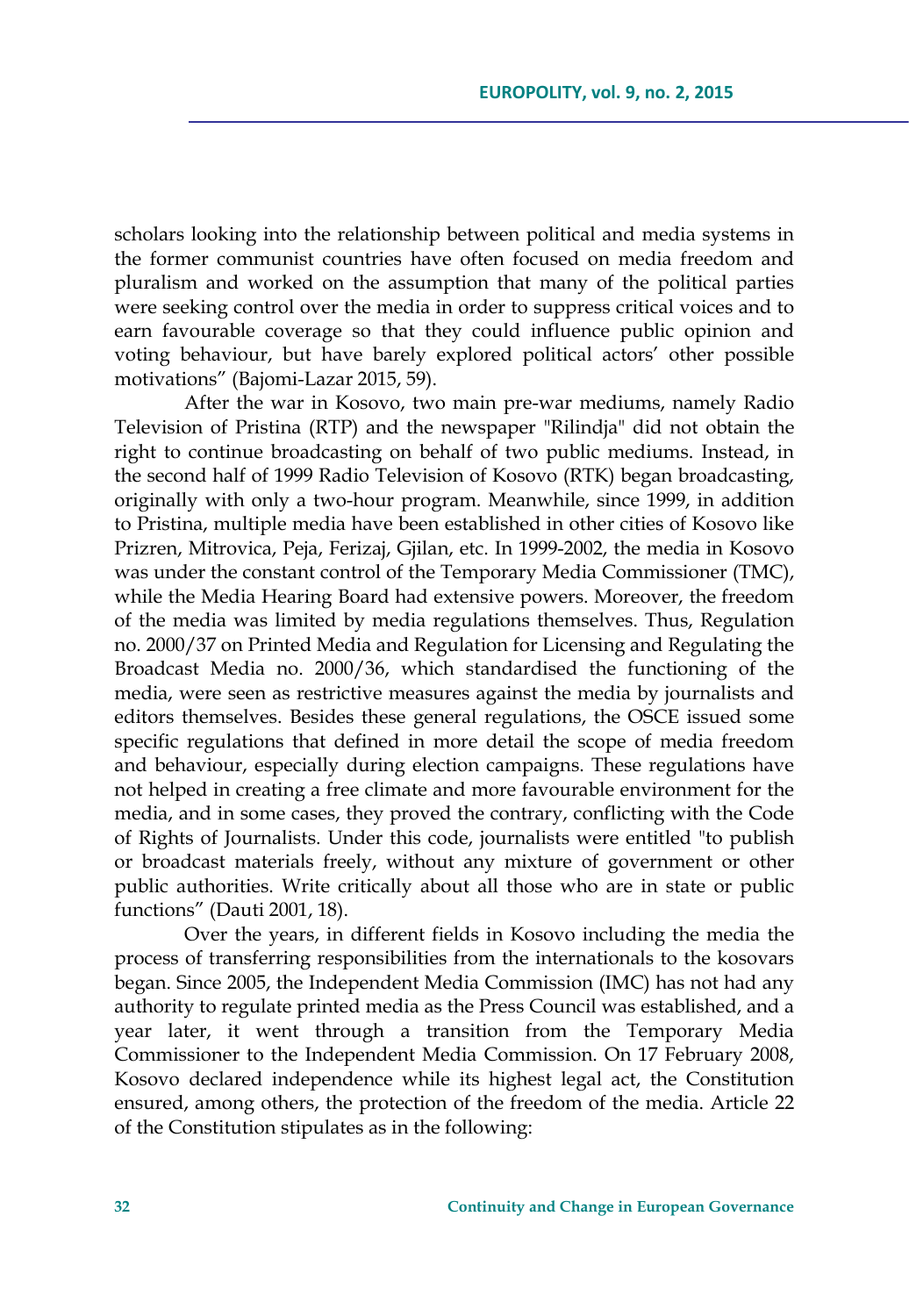"1. Freedom and pluralism of media is guaranteed.

2. Censorship is forbidden. No one shall prevent the dissemination of information or ideas through media, except if it is necessary to prevent encouragement or provocation of violence and hostility on grounds of race, nationality, ethnicity or religion.

3. Everyone has the right to correct untrue, incomplete and inaccurate published information, if it violates her/his rights and interests in accordance with the law" (Constitution of the Republic of Kosovo Art.42).

Simultaneously, the Kosovo Constitution guarantees the implementation of the International Covenant on Civil and Political Rights (ICCPR) and the European Convention on Human Rights (ECHR) (Constitution of the Republic of Kosovo Art.22).

Currently, in Kosovo there are two independent regulators for the media: the IMC, which handles broadcasting licenses and promotes ethical, technical and professional standards, and the Press Council of Kosovo, which focuses on the written media and the protection of the freedom of expression.

### **3. EU LEGAL FRAMEWORK**

Many researchers support the idea that media legislation has a great impact on the role of media in a democratic country, hence "...the role of the law, whether libertarian or authoritarian, in shaping or being shaped by journalism is undeniable" (Youm 2008, 290).

Article 11 of the Charter of Fundamental Rights of the European Union stipulates that "The freedom and pluralism of the media shall be respected" (Charter of Fundamental Rights of the European Union, Art. 11). This means that the EU must defend the freedom of the media as a fundamental democratic value and consistently convey the need to respect this article by Member States and candidate countries for membership. "Media freedom and media pluralism are part of the rights, freedoms and principles enshrined in the Charter and in the ECHR and firmly rooted in the national constitutional traditions of the Member States, and, as such, form a normative corpus that already had and will potentially have a role in the interpretation and application of European law" (Brogi and Gori 2012, 67).

The European Union, through Article 6 of the Treaty on European Union (TEU), gives the Charter of Fundamental Rights the same legal value as the Treaties. "The institutional and judicial approval of the EU Charter has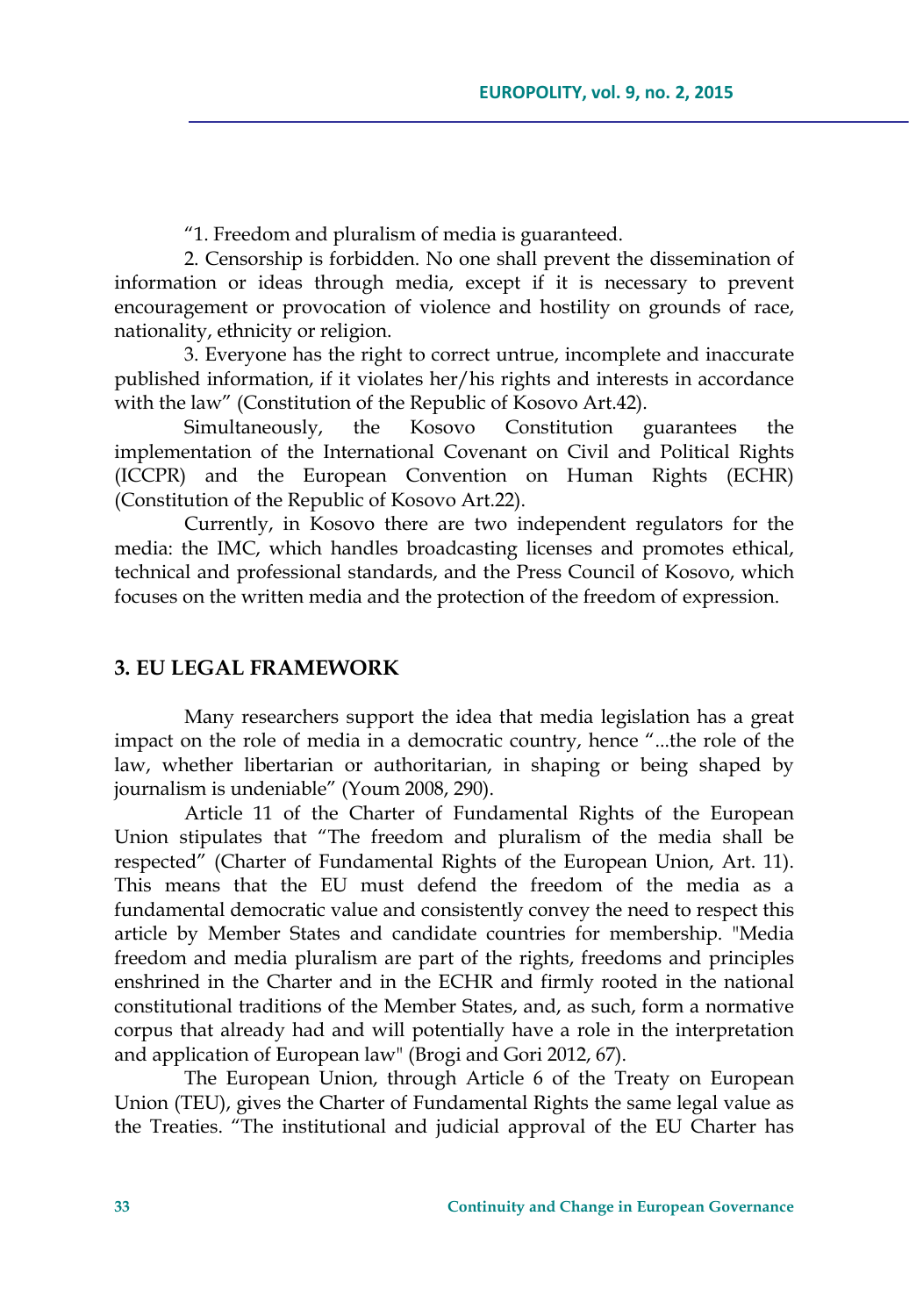given it an ongoing salience even though its ultimate legal status remained undetermined" (Craig and de Burca 2008, 426). In the first paragraph of Article 6 of the TEU, the Union recognises the rights, freedoms and principles set out in the Charter of Fundamental Rights of the European Union of 7 December 2000, as adopted in Strasbourg, on 12 December 2007, which shall have the same legal value as the Treaties. With the second paragraph of the same article of the TEU, the EU guarantees the implementation of the ECHR: "The Union shall accede to the European Convention for the Protection of Human Rights and Fundamental Freedoms. Such accession shall not affect the Union's competences as defined in the Treaties" (Treaty on European Union, Art. 6). Starting 25 May 2009, media freedom has been defended also by the European Charter on Freedom of the Press. In the recent years, in order to guarantee freedom of the media the European Union intensified its efforts to show that member states have to increase their degree of freedom of the media and become an example for the candidate countries for EU membership.

Recently, the debates in the EU on media freedom have increased, especially after the deterioration of media freedom in some member states of the EU, such as Italy, Greece, Bulgaria, etc., as revealed by the 2015 Press Freedom Index of Reporters without Borders and the report of Freedom House in 2015. In 2011, the EU created the Centre for Media Pluralism and Media Freedom in Florence. A project named "MEDIADEM" functioned for three years. The EU is trying to improve freedom of the media in the Western Balkan countries through the so-called "Speak-Up!" and "Speak-Up2!" conferences, in which topics such as the media in these countries and the forms of assistance that the EU can give to improve media freedom there are discussed. The European Commission will use instruments at its disposal (the annual Enlargement Strategy Paper and Progress Reports) to implement the Speakup!2 conference conclusions. "Ensuring freedom of expression and of the media is one of the main challenges facing enlargement countries. Political interference in the media, economic concerns such as media concentration and various forms of harassment, including threats and violence against journalists, are issues of concern in the Western Balkans and Turkey" (Speakup!2 conference conclusions, 1).

After the first two conferences some progress has been achieved by the aspiring countries in the implementation of the European Convention on Human Rights (the former Yugoslav Republic of Macedonia, Montenegro), regarding the transparency of media ownership and limitations to media concentration in order to secure media pluralism (besides Kosovo, in other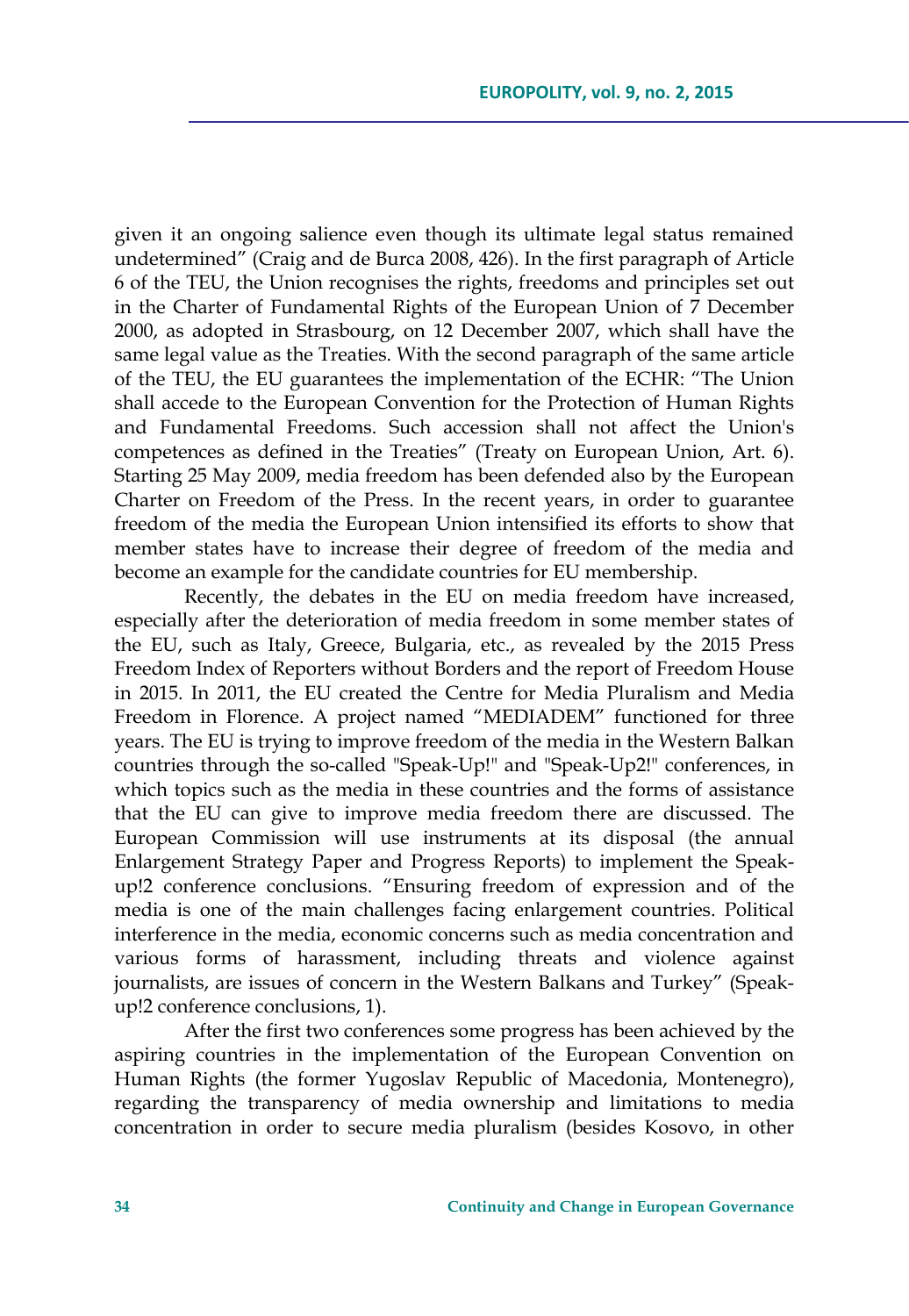states the situation has improved), in strengthening the legal framework, through a review of legislation which affects the media's ability to report freely, etc. (Implementation of the Speak Up! conclusions, 1-3). The EU is considering the possibility to organise the third edition of the conference under the name "Speak-Up3!" and to continue its involvement in improving media freedom in the Western Balkans.

# **4. MEDIA FREEDOM – FROM THE LEGAL PERSPECTIVE TO THE PRACTICAL ASPECTS ON THE GROUND**

The progress in the integration process of the Western Balkan countries is not equal as some of them have already achieved the status of candidate country and others are still seeking for it. However, in terms of media freedom all Western Balkan countries generally face the same problems but with different intensity. The main concerns are political interference and economic instability. Kosovo is in the course of fulfilling the obligations deriving from the Stabilisation and Association Agreement. Among the issues and areas where progress must be shown, freedom of the media is a bridge between politics and citizens. Only free media guarantees the realization and fulfilment of the right of citizens to be informed correctly.

After the problems with the new Criminal Code in which articles 37 and 38 were considered as restricting the freedom of the press, the country completed the parliamentary procedure of amending the Criminal Code regarding the Criminal Responsibility of the Media and Protection of Journalists' Sources. Despite the fact that the Constitution of the Republic of Kosovo guarantees media freedom, various international organizations have published many reports reflecting the negative aspects of the situation in this field in Kosovo, drawing attention to the pressures on the media and journalists, which threaten the progress and the establishment of democracy and an open society in Kosovo. Based on the Progress Report of the European Commission, which measures annually the pre-accession and candidate countries' progress and represents the most important document for countries that seek integration into the European Union, we can easily conclude that Kosovo needs more time to apply all those observations made by the European Commission, in order to ensure that the media is in the service of society and democracy, rather than serving the interests of certain groups.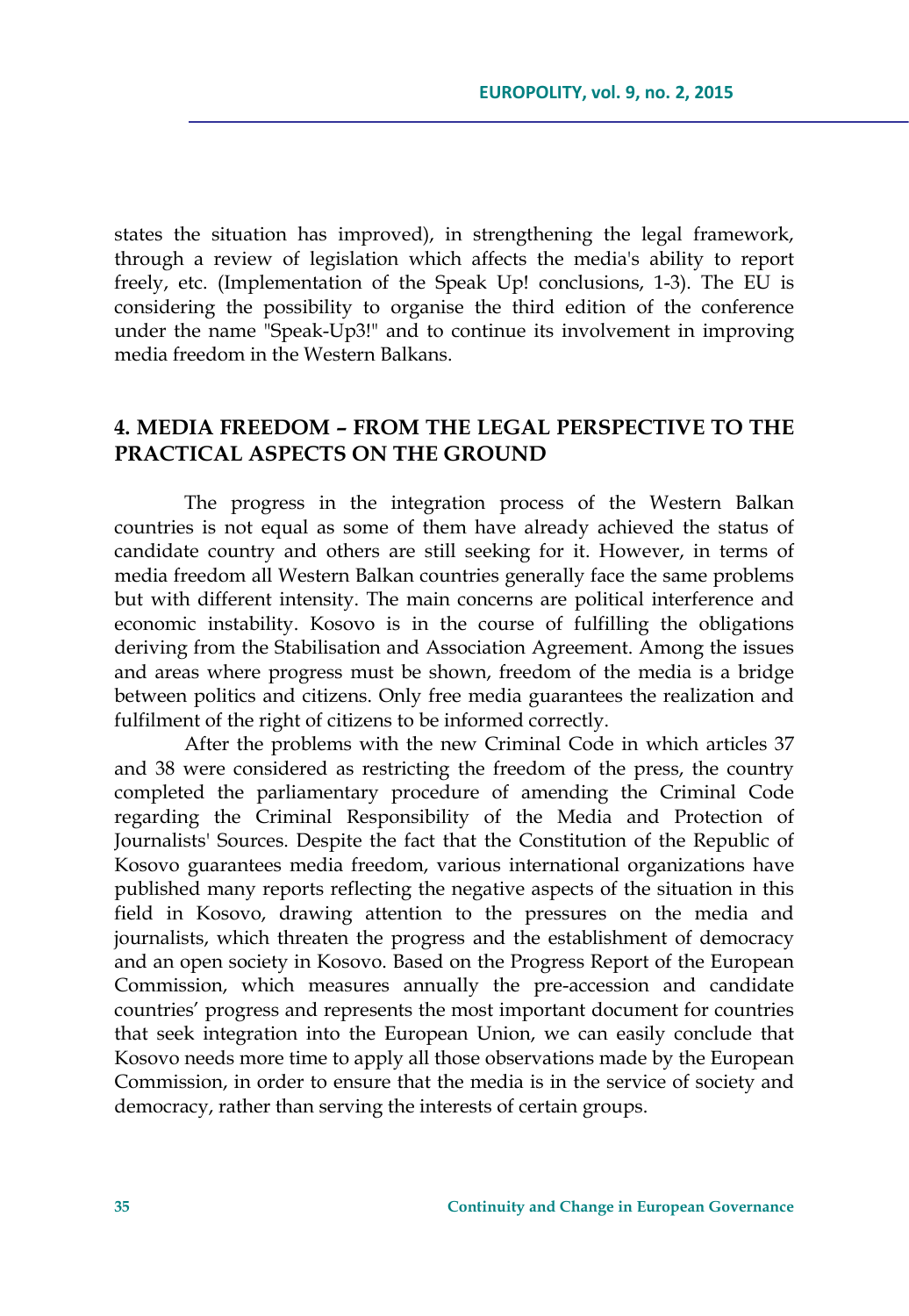The Progress Report of 2014 shows that Kosovo must have the highest implementation of the legal framework for media freedom, and to avoid excessive fragmentation of media laws. "Issues such as the autonomy of journalists and editors, protection of professional standards in journalism, the right to conscientious objection for journalists, and the right to reply and correction for the public remain unregulated by law. Editorial codes of conduct at individual media outlets would also be helpful in this regard. Threats and attacks, also from the police and public officials, on journalists persist" (Kosovo Progress Report 2014, 17). The report also points out the economic problems that sometimes constrain media independence. "Economic sustainability of the media is not ensured. Kosovo does not have effective rules for media ownership transparency. This results in excessive concentration and breaches of independence. Government advertisements have had an impact on the editorial policies of some of the media. The long-term financial sustainability of Kosovo's public broadcaster (RTK) continues to be uncertain. Its current funding comes predominantly from the state budget, which undermines its editorial independence" (Kosovo Progress Report 2014, 17). The Progress report notes some improvements, such as the approval in the Parliament of the law on the protection of journalistic sources and the relaunching of the Independent Media Commission (with the four new members its board already has a quorum).

Meanwhile, the organization "Freedom House", in its report "Freedom of the Press 2015" places Kosovo among the countries with partly free media and ranks it as the 97th with a total score of 49 points, the classification being from 0 (free) to 100 (not free). In both reports of "Freedom House" in 2014, "Nations in Transit" and "Freedom of the Press", again in the spotlight are the same problems like political interference and pressure in the media. "While Kosovo's Constitution and legal framework provide for freedom of expression and freedom of the press, the media environment is affected by political interference, corruption, and financial pressure. A judiciary that is not considered to be fully independent and an underdeveloped civil society present further obstacles to media freedom" (Freedom of the Press 2015).

The newest report "Nations in Transit" 2015 shows that the independence of media in Kosovo has improved in comparison with the four previous reports. From grade 1 representing the highest level of democratic progress to 7 as the lowest, Kosovo is estimated at 5.50 as a Semi-Consolidated Authoritarian Regime, with a 0.25 increase over the last four years. In general, this is the only improvement within this category. This report ranks Kosovo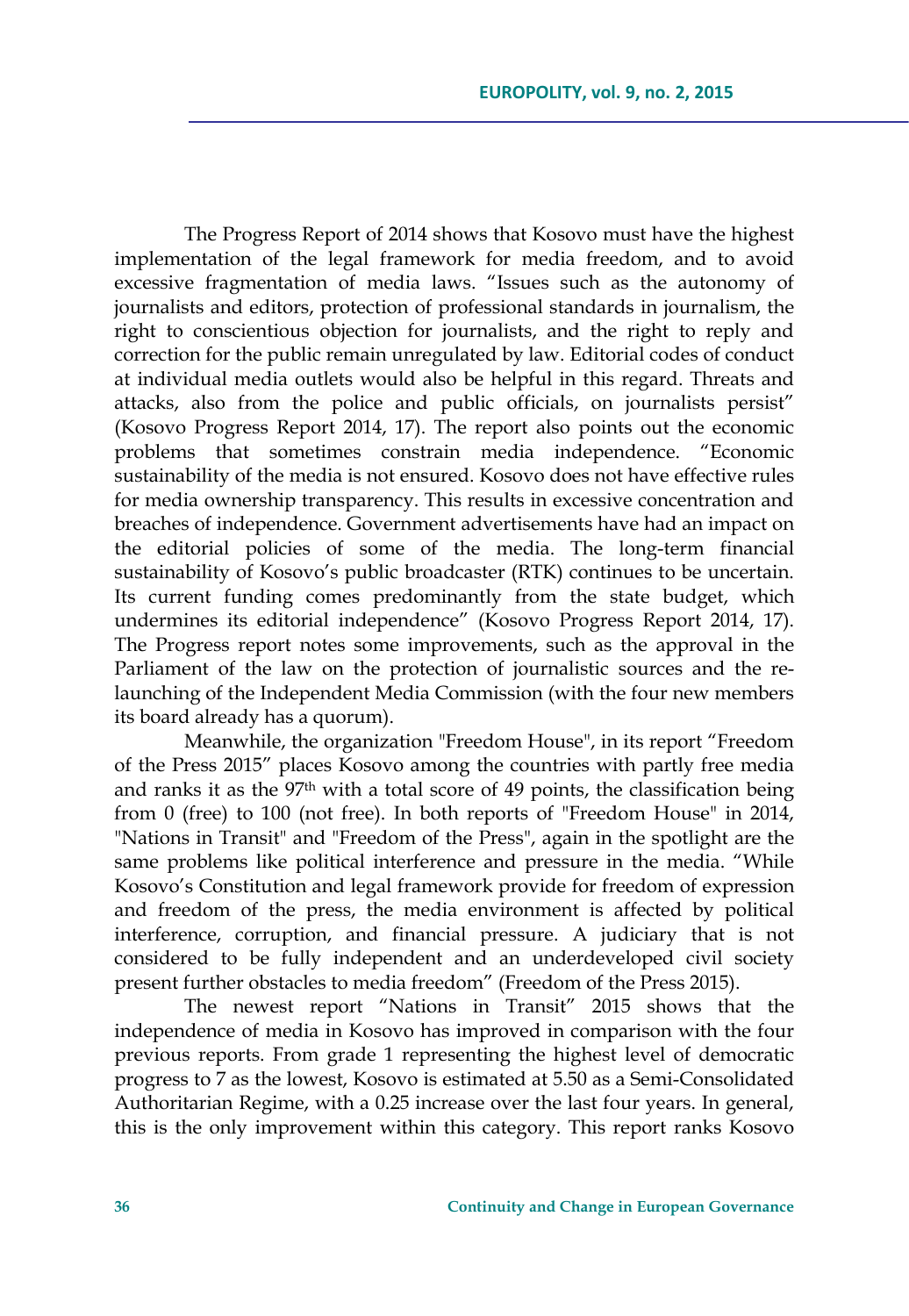worse than other Balkan states as well as Central European states, but better than some Eurasian states, granting Kosovo 5.14 in the pillar of Democracy Score. "Kosovo has recently benefited from an increase in independent news outlets and investigative journalism online, but media in the country continues to suffer from problems common to most of its neighbours, particularly progovernment bias at public broadcasters, self-censorship caused by editorial pressure from political leaders and private owners, and harassment or attacks on journalists that usually go unpunished" (Nations in Transit 2015, 7). This can be shown in the figure below.

|                | <b>COUNTRY</b> | DS 2015 (DS 2014) | EP | $\mathbf{C}\mathbf{S}$ | IM         | <b>NDG</b> | <b>LDG</b> | JFI | CO         |
|----------------|----------------|-------------------|----|------------------------|------------|------------|------------|-----|------------|
| <b>BALKANS</b> | Albania        | 4.14 (4.18)       |    |                        |            | ↑          |            |     |            |
|                | Bosnia and H.  | 4.46 (4.43)       |    |                        |            |            |            |     |            |
|                | Croatia        | 3.68              |    |                        |            |            |            |     |            |
|                | Kosovo         | 5.14              |    |                        | ↑          |            |            |     |            |
|                | Macedonia      | 4.07(4.00)        |    |                        |            |            |            |     |            |
|                | Montenegro     | 3.89 (3.86)       |    |                        | ↓          |            |            |     |            |
|                | Serbia         | 3.68(3.64)        |    |                        |            |            |            |     |            |
|                |                |                   |    |                        |            |            |            |     |            |
|                | Bulgaria       | 3.29(3.25)        |    |                        |            |            |            |     |            |
|                | Czech Rep.     | 2.21(2.25)        |    |                        |            | ↑          |            |     |            |
|                | Estonia        | 1.96              |    |                        |            |            |            |     |            |
| CENTRAL EUROPE | Hungary        | 3.18(2.96)        |    |                        | ↓          |            |            |     |            |
|                | Latvia         | 2.07              |    |                        |            |            |            |     |            |
|                | Lithuania      | 2.36              |    |                        |            |            |            |     |            |
|                | Poland         | 2.21(2.18)        | ↓  |                        |            |            |            |     |            |
|                | Romania        | 3.46              |    |                        |            |            |            |     |            |
|                | Slovakia       | 2.64(2.61)        |    |                        | ↓          |            |            |     |            |
|                | Slovenia       | 1.93              |    |                        |            |            |            |     |            |
|                |                |                   |    |                        |            |            |            |     |            |
|                | Armenia        | 5.36              |    |                        |            |            |            |     |            |
|                | Azerbaijan     | 6.75(6.68)        |    |                        |            |            |            |     |            |
|                | Belarus        | 6.71              |    |                        |            |            |            |     |            |
|                | Georgia        | 4.64 (4.68)       |    |                        |            |            | ↑          |     |            |
|                | Kazakhstan     | 6.61              |    |                        |            |            |            |     |            |
|                | Kyrgyzstan     | 5.93 (5.89)       |    |                        |            |            |            |     |            |
| EURASIA        | Moldova        | 4.86              |    |                        |            |            |            |     |            |
|                | Russia         | 6.46(6.29)        |    |                        | ↓          |            |            | ↓   |            |
|                | Tajikistan     | 6.39(6.32)        |    |                        |            |            |            |     |            |
|                | Turkmenistan   | 6.93              |    |                        |            |            |            |     |            |
|                | Ukraine        | 4.75 (4.93)       | ↑  | $\uparrow$             | $\uparrow$ |            |            |     | $\uparrow$ |
|                | Uzbekistan     | 6.93              |    |                        |            |            |            |     |            |

**Figure no. 1.** Freedom House, Nations in Transit 2015: Overview of ratings changes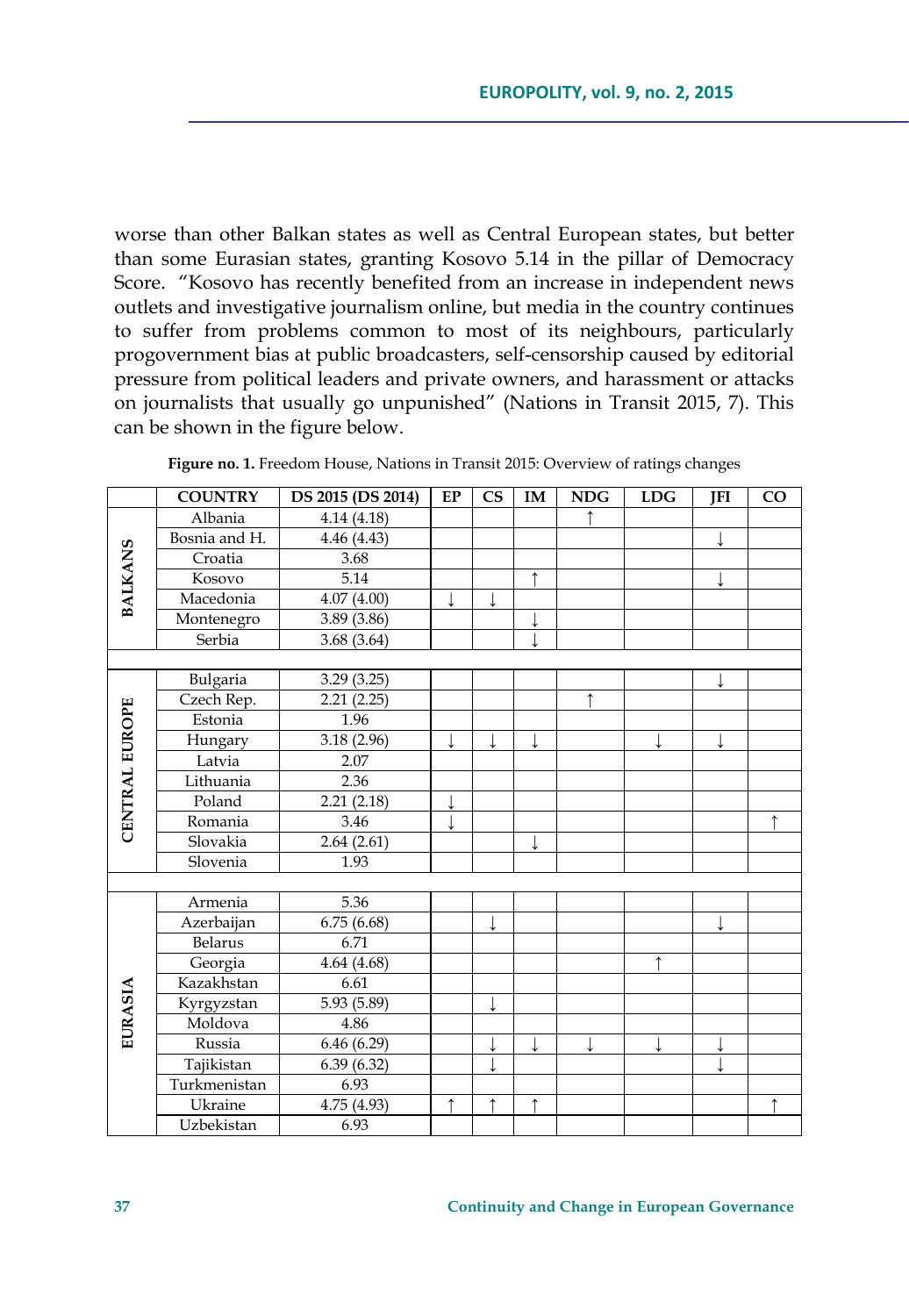**↑** Improvement **↓** Decline □ Unchanged Categories: EP – Electoral Process, CS – Civil Society, IM – Independent Media, NDG – National Democratic Governance, LDG – Local Democratic Governance, JFI – Judicial Framework and Independence, CO – Corruption, DS – Democracy Score

*Source*: Author's own compilation Data source: https://freedomhouse.org/sites/default/files/FH\_NIT2015\_06.06.15\_FINAL.pdf [Accessed:24 July 2015]

Every year, reports are published also by "Reporters without Borders". According to the 2015 Press Freedom Index, Kosovo is ranked 87<sup>th</sup>, meaning seven positions lower than in the previous report. However, Kosovo remains before other Western Balkan countries like Croatia, Montenegro or Macedonia where the media situation continues to deteriorate, or even higher than some European Union member states, such as Greece or Bulgaria. The following figure reflects the data discussed above.

**Figure no. 2**. Reporters without Borders, Press Freedom Index 2005-2015

| <b>State</b> | 2005 | 2006 | 2007 | 2008 | 2009 | 2010 | 2011 | 2012 | 2013 | 2014 | 2015 |
|--------------|------|------|------|------|------|------|------|------|------|------|------|
| Kosovo       | 100  | 70   | 60   | 58   | 75   | 92   | 86   | 85   | 85   | 80   | 87   |
| Albania      | 62   | 80   | 87   | 79   | 88   | 80   | 96   | 102  | 102  | 85   | 82   |
| Bosnia & H.  | 33   | 19   | 34   | 36   | 39   | 47   | 58   | 68   | 68   | 66   | 66   |
| Croatia      | 56   | 53   | 41   | 45   | 78   | 62   | 68   | 64   | 64   | 65   | 58   |
| Macedonia    | 43   | 45   | 36   | 42   | 34   | 68   | 94   | 116  | 116  | 123  | 117  |
| Montenegro   | 65   | 45   | 58   | 53   | 77   | 104  | 107  | 113  | 113  | 114  | 114  |
| Serbia       | 65   | 45   | 67   | 64   | 62   | 85   | 80   | 63   | 63   | 54   | 67   |
| Turkey       | 98   | 98   | 101  | 102  | 122  | 138  | 148  | 154  | 154  | 154  | 149  |

*Source*: Author's own compilation

The Media Sustainability Index of the IREX organisation (MSI) assesses the level of providing objective information by the media by measuring the indicators of freedom of speech, professional journalism, the plurality of news, business management and supporting institutions. Unlike the 2014 MSI report which reported an improvement of the situation in terms of pressure on journalists, the 2015 report notes the deterioration of Kosovo's media sustainability. Self-censorship continues to be a serious concern to the media and media workers in Kosovo, according to the two latest MSI reports. In the 2015 MSI report media ranged from unsustainable/against freedom of the press, to sustainable, while Kosovo is ranked among the countries with media that are close to stability, the overall result being 2.27, near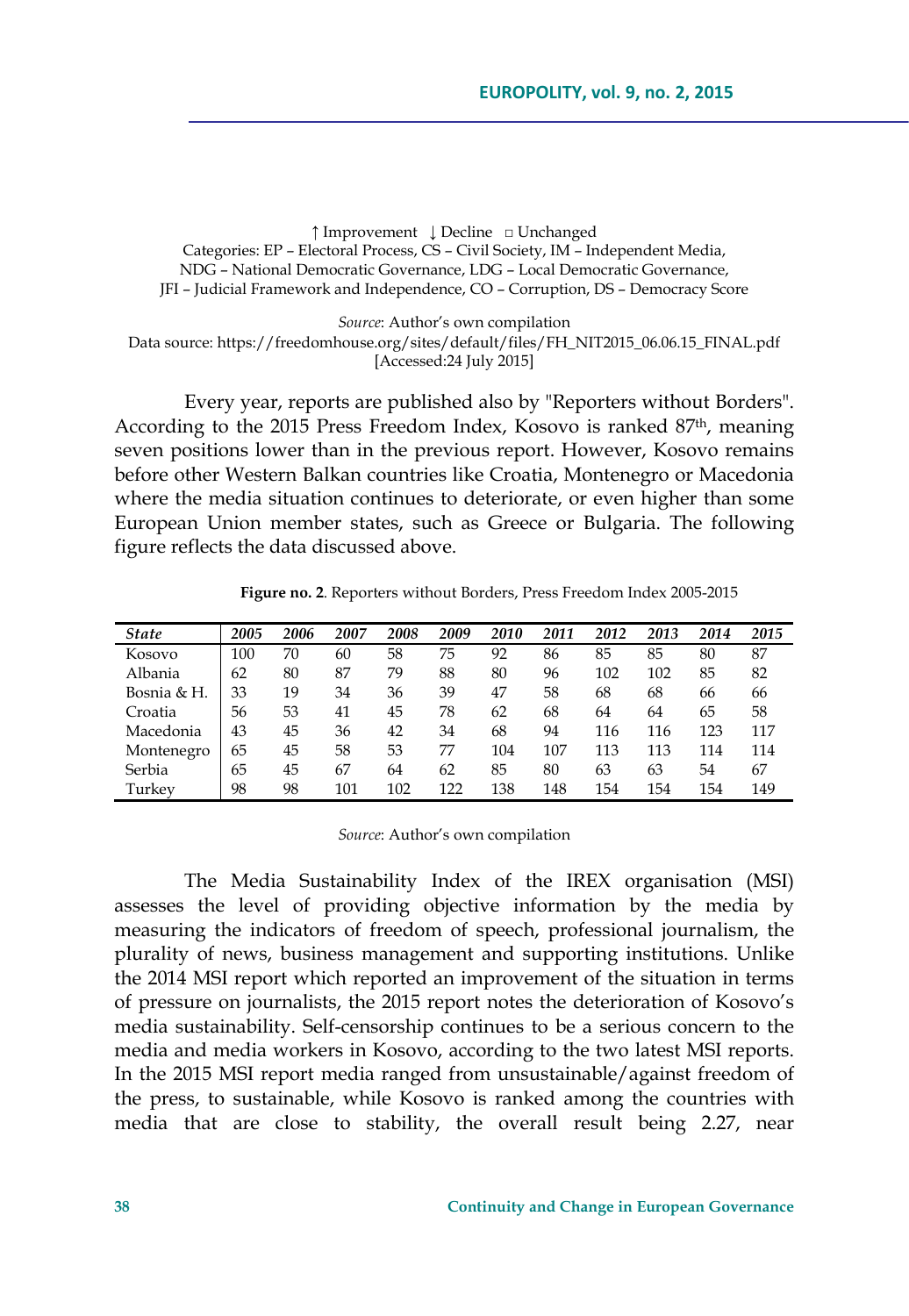sustainability (IREX MSI Kosovo report 2015, 60). Out of the five objectives, the biggest deterioration occurred in the freedom of expression. In this category, Kosovo now has the result of 2.25 while in the last year's report it was 2.65. "What really concerns the panelists is journalists' safety. Although no journalist has been killed recently, the panelists said threats and physical assaults are escalating. Such crimes against journalists come mostly from business people and rarely from government officials directly" (IREX MSI Kosovo report 2015, 61). In the following figure Kosovo's progress during the years in freedom of speech, professional journalism, the plurality of news, business management and supporting institutions is shown.

|             | <b>SUSTAINABILITY</b> |                 |               |                |             |  |  |  |  |  |
|-------------|-----------------------|-----------------|---------------|----------------|-------------|--|--|--|--|--|
|             |                       | Unsustainable   | Unsustainable | Near           | Sustainable |  |  |  |  |  |
| ES<br>OBJEC |                       | anti-free press | mixed system  | sustainability |             |  |  |  |  |  |
|             | Free speech           |                 |               | 2.25           |             |  |  |  |  |  |
|             | Professional          |                 |               | 2.13           |             |  |  |  |  |  |
|             | journalism            |                 |               |                |             |  |  |  |  |  |
|             | Plurality of          |                 |               | 2.57           |             |  |  |  |  |  |
|             | news sources          |                 |               |                |             |  |  |  |  |  |
|             | <b>Business</b>       |                 |               | 2.02           |             |  |  |  |  |  |
|             | management            |                 |               |                |             |  |  |  |  |  |
|             | Supporting            |                 |               | 2.36           |             |  |  |  |  |  |
|             | institutions          |                 |               |                |             |  |  |  |  |  |

| Figure no. 3. MSI Kosovo 2015 |  |  |  |
|-------------------------------|--|--|--|
|-------------------------------|--|--|--|

*Source*: Author's own compilation

Data source: https://www.irex.org/sites/default/files/u105/EE\_MSI\_2015\_Kosovo.pdf [Accessed: 31 July 2015]

The issue of the freedom of media and media workers as well as the problems reflected in their workplaces are analysed also in the Human Rights Watch 2015 report. Among other measures mentioned in the report, it calls the ombudsperson to protect journalists. "The ombudsperson condemned threats against journalists and called on media, prosecutors, and police to act within the full scope of their mandates and not use methods that violate people's privacy and dignity" (Human Rights Watch - World Report 2015, 475).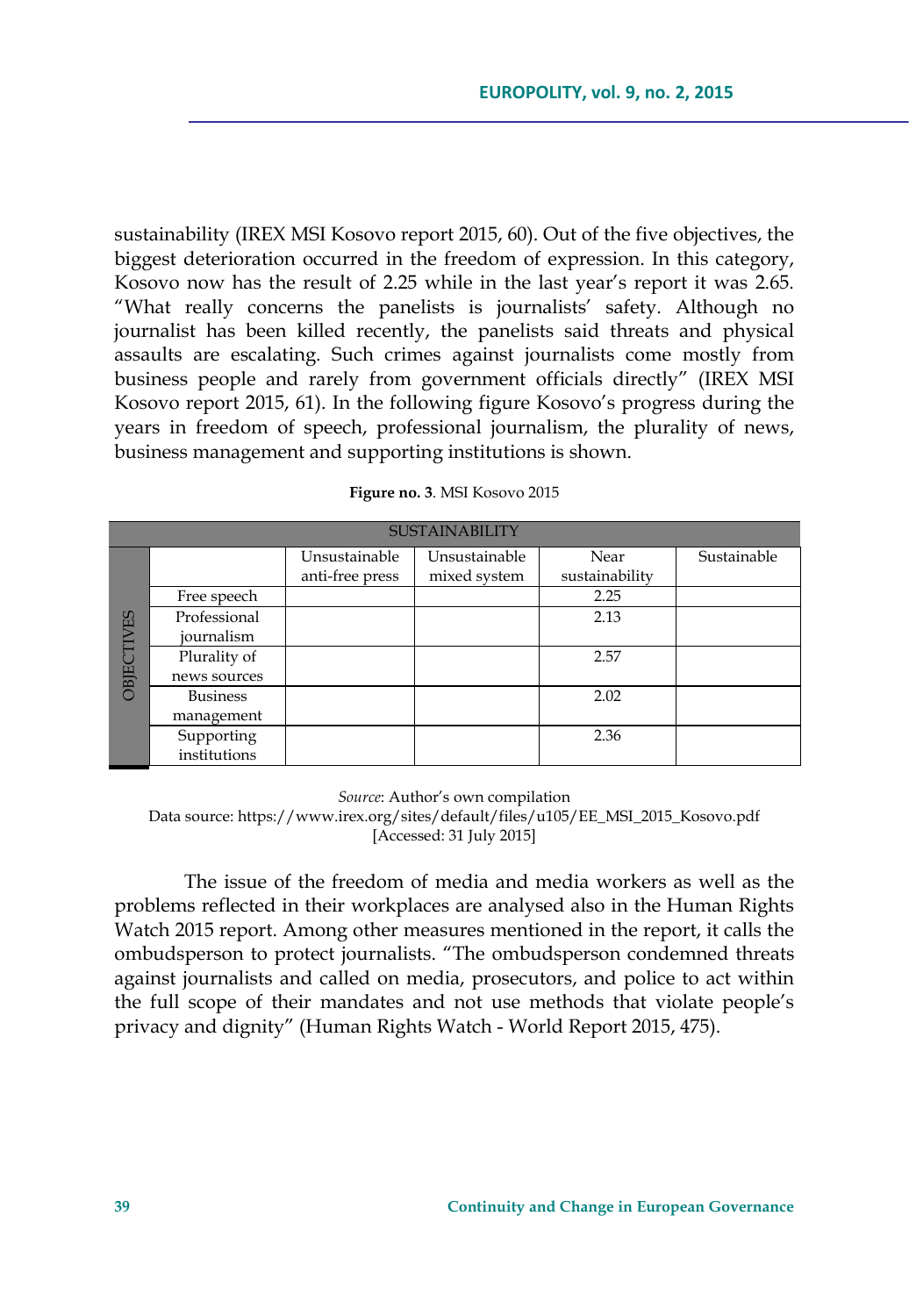## **5. EU MEDIA FREEDOM AS REFERENCE**

Since there is a group of countries within the EU with partly free media, this pushed the EU to deal more with media freedom. While six member states are among the top 10 states with the highest degree of free press in the world, six other states are categorized as having "noticeable problems" (Reporters Without Borders 2015). Today, Europe is facing an increasing gap between Northern countries, who are distinguished for their high level of media freedom and the Southern states that have degrees of media freedom similar to countries like Burkina Faso or Nicaragua.

Concerns about media freedom in the EU were also raised by the former Vice-President of the European Commission responsible for the Digital Agenda, Neelie Kroes, who stated that **"**challenges to media freedom and pluralism are neither a recent phenomenon, nor one confined to just one or two Member States. But recent cases have been high profile and significant" (Kroes 2012). In the following figure the positioning related to media freedom of the world's regions are shown.

|                                           | 2013 | 2014 | 2015 | Diff.<br>2014/2015 |
|-------------------------------------------|------|------|------|--------------------|
| European Union and the<br><b>Balkaris</b> | 17,5 | 17.6 | 16,6 | $+5.6%$            |
| <b>Americas</b>                           | 30   | 30,3 | 30,8 | $+1.8%$            |
| <b>Africa</b>                             | 34.3 | 35,6 | 35,9 | $+0.8%$            |
| Asia-Pacific                              | 42,2 | 42.2 | 42.6 | $+0.9%$            |
| Eastern Europe &<br>Central Asia          | 45.3 | 45.5 | 46.1 | $+1.3%$            |
| North Africa & Middle<br>East             | 48,5 | 48.7 | 49.2 | $+1.0%$            |
| Global indicator                          | 3395 | 3456 | 3719 | $+7,6%$            |

**Figure no. 4.** Reporters without Borders, World Press Freedom Index 2015

*Source*: https://index.rsf.org/#!/presentation [Accessed: 28 March 2015]

This figure shows that globally, media freedom is respected more in the European Union and the Balkan states. However, last year's report shows that this region had the largest decline. "This disturbing trend reflects a two-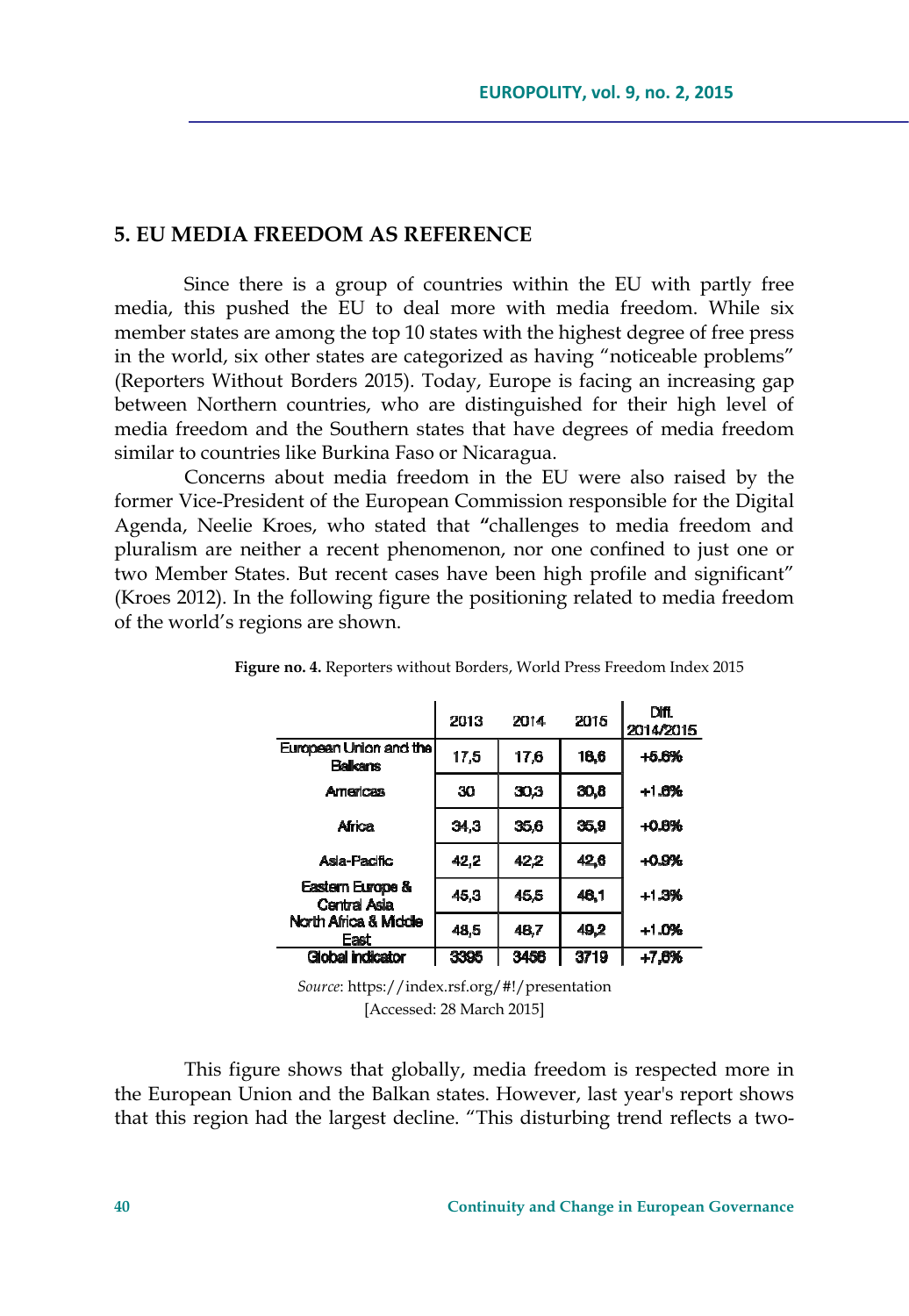fold phenomenon: the excesses of some member countries on the one hand and the inability of EU mechanisms to contain them on the other", Reporters without Borders showed in the 2015 report published on their website (Reporters without orders 2015). In the EU, the 2015 report of Reporters without Borders shows the deterioration of media freedom in two countries in particular, Italy and Bulgaria. Italy descended from the 49<sup>th</sup> place in 2014 to the 73<sup>th</sup> in 2015. Bulgaria dropped from the 100<sup>th</sup> to the 106<sup>th</sup>. Andorra sank from the  $5<sup>th</sup>$  to the  $32<sup>th</sup>$ , Liechtenstein from the  $6<sup>th</sup>$  to the  $27<sup>th</sup>$ , Luxembourg from the 4th to the 19th. The three worst ranked EU countries are Italy, on the 73rd place sharing this position with Nicaragua, Greece on the 91<sup>st</sup> and Bulgaria on the 106th. The six EU countries in the top ten countries ensuring press freedom are Finland, Denmark, the Netherlands, Sweden, Austria and Estonia.

Freedom House has also written about the increasing problems in some of the EU countries in its "Freedom of the Press 2015" report, which highlighted the decreasing level of freedom at the regional level for the second consecutive year. "Over the past decade, incremental erosion of the legal and economic environments, as well as interference with the ability of journalists to cover the news in person, have given Europe the world's second-largest net decline since 2004, after Eurasia" (Freedom of the Press 2015, 14).

**Figure no. 5.** Media **s**tatus in European countries

#### **Total: 42 European Countries**



*Source*: Author's own compilation Data source: Freedom House, Freedom of the Press 2015, p.14 https://freedomhouse.org/sites/default/files/FreedomofthePress\_2015\_FINAL.pdf [Accessed: 14 May 2015]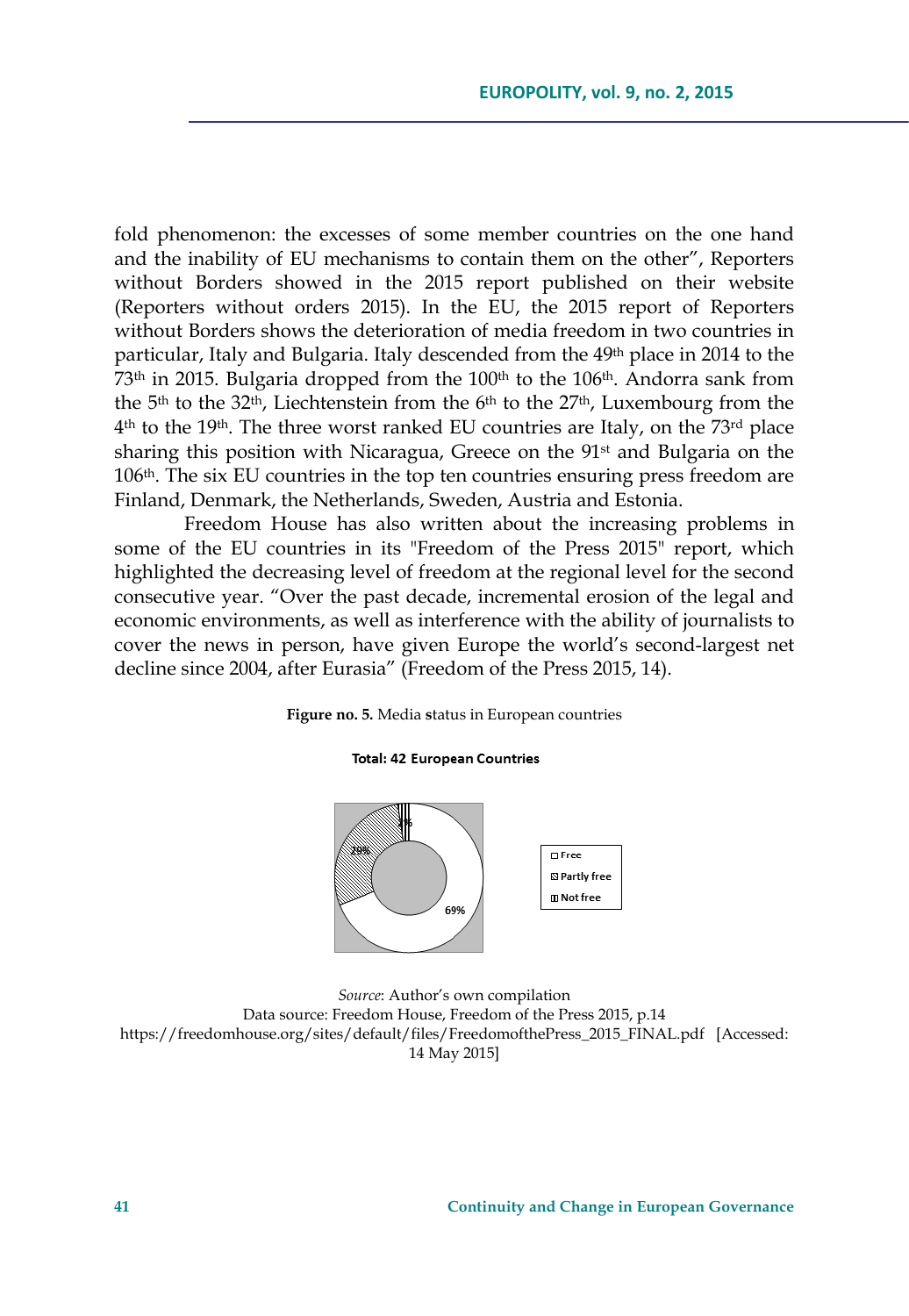# **6. CURRENT SITUATION AND CHALLENGES AHEAD**

The power of the media in Kosovo is greater today than it used to be in the past. Therefore, media became much more important in general while in particular is important for the protection of human rights. "There are many examples where the misuses of power, corruption, discrimination and even torture have come to light because of the work of investigative journalists. Making the facts known to the public is often the first, essential step in redressing human rights violations and holding those in power accountable" (Council of Europe 2011, 7). The media in Kosovo is continuously facing various challenges. The main problem is its freedom, which according to the Association of Professional Journalists of Kosovo is in a poor position. "22 cases of physical violence and threats against journalists in Kosovo occurred between January - November 2014 - according to the Association of Professional Journalists of Kosovo" (Human Rights Watch 2015, 2). The statistics presented above show the increasing threats and violence against journalist comparing to year 2013.

There are four main issues affecting the freedom of media in Kosovo.

First, the lack of implementation of the law: As pointed out in the report of the European Commission (Kosovo Progress Report 2014, 14), Kosovo needs to focus in particular on improving the independence, effectiveness, accountability and impartiality of the judiciary. This relates to the freedom of the press, because only a strong system of justice can defend freedom of expression and the media. From a legal perspective, we mentioned already that media freedom is a constitutional right, guaranteed by law, but this has proved insufficient if there is no respect in practice, and unless there is a proper functioning of the judiciary to apply it. "Media freedom is truly effective only in an environment where other fundamental rights are protected; the judiciary and public bodies act in a genuinely independent way, and government authorities are accountable to the public through free and fair elections" (Horsley 2012, 25).

Second, political pressure: Political pressure is another problem of media in Kosovo and in many cases it limits the freedom of the press. This is emphasized in the report of the Freedom House "Freedom of the Press 2014": "Editors frequently bar their reporters from publishing or broadcasting stories that are critical of the government or of particular officials due to the outlets' political leanings" (The United States Department of Justice, 2). Politicians use different tools to approach the media, such as their links to media owners,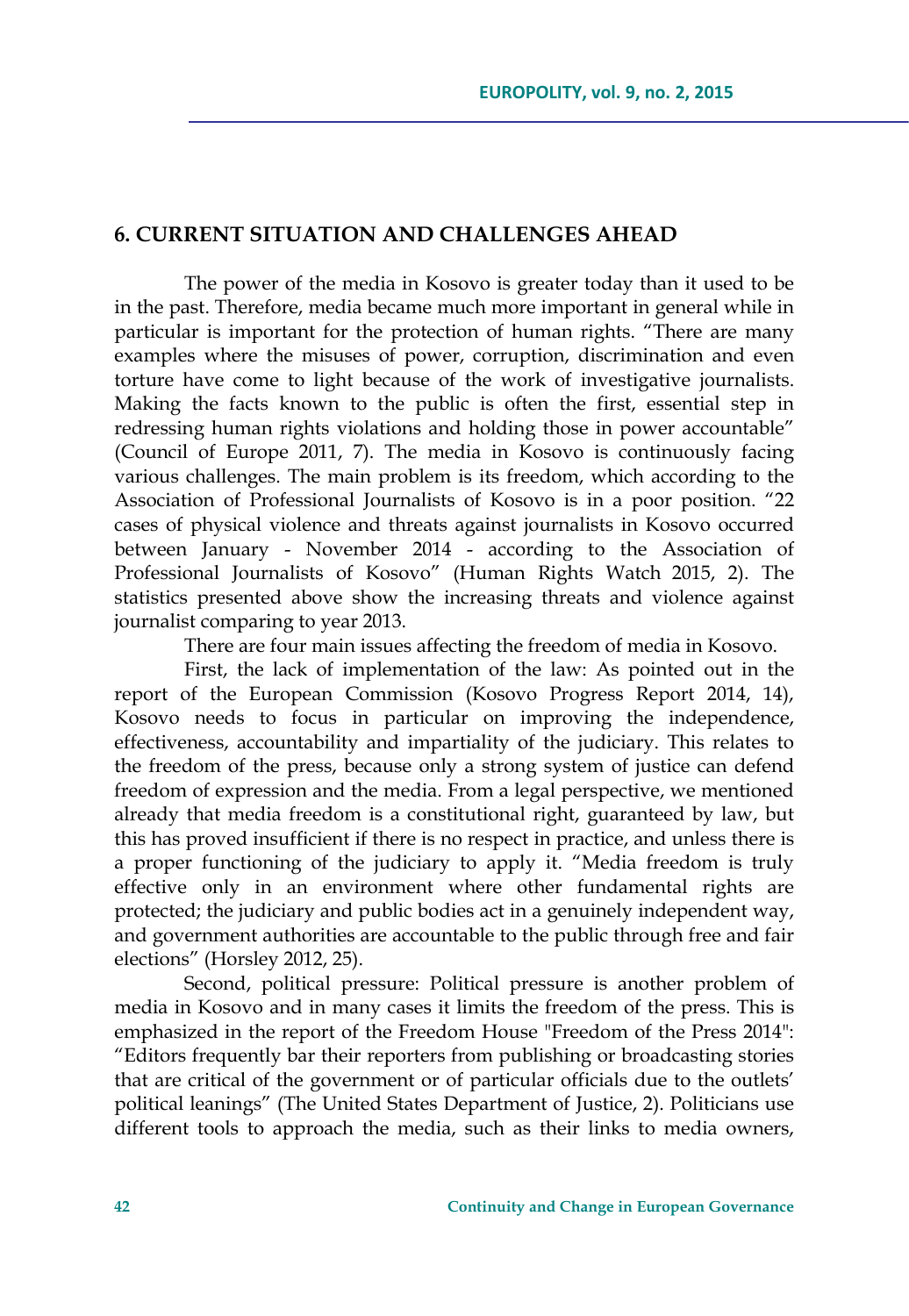editors or journalists; they can prepare personnel and their infiltration in the media, exert economic pressure on the media, condition donations in order to avoid criticism, etc. Human Rights Watch qualifies political interference / pressure as a serious problem in a report on media freedom in the Western Balkans: "Journalists told Human Rights Watch that in some cases politicians pressured owners and editors to drop critical stories" (Human Right Watch 2015, 3).

Third, economic pressure: A separate challenge is the pressure on journalists by the media owners because of the media's own financial dependency. The journalists' rights might be violated and their safety put at risk if they do not respect the "rules of the game" imposed by those who manage the media in Kosovo. This dependency factor has a double character: the more the society is economically developed, the more powerful and democratic the media will be; on the contrary, with less economic development of society, there come media dependency, control and undemocratic character. The Kosovo government continues to be the main employer and biggest contractor for the advertising media business. This position allows the government to exert economic pressure on certain media outlets, punishing them through the non-delivery of advertising if they publish/broadcast a critical report on the work of government institutions. This has been highlighted also by an OSCE report on the situation of media freedom in Kosovo. The report, based on an anonymous survey of Kosovar journalists' notes, showed that financial/economic pressure from the government on the media can happen in two main ways - by advertising and funding (OSCE mission in Kosovo 2014, 13). This shows that local as well as central institutions in Kosovo tend to control the editorial content of newspapers/radio/TV by favouring them when it comes to the publication of government-sponsored advertising.

Fourth, but not less important, economic sustainability: Economic sustainability is a global challenge for the media and media in Kosovo is not excluded. Despite the improved legal framework, journalists facing financial problems are subject to self-censorship. This is due to their survival concerns, while professionalism is to be converted into the service of others. According to the Media Sustainability Index of the IREX organisation, the salaries of employees in the Kosovo media are not considered sufficient to provide the necessary financial stability. An investigation on press freedom in Kosovo by Reporters without Borders in 2010 found that "many journalists begin an apparent career in the media as a stepping stone towards administrative or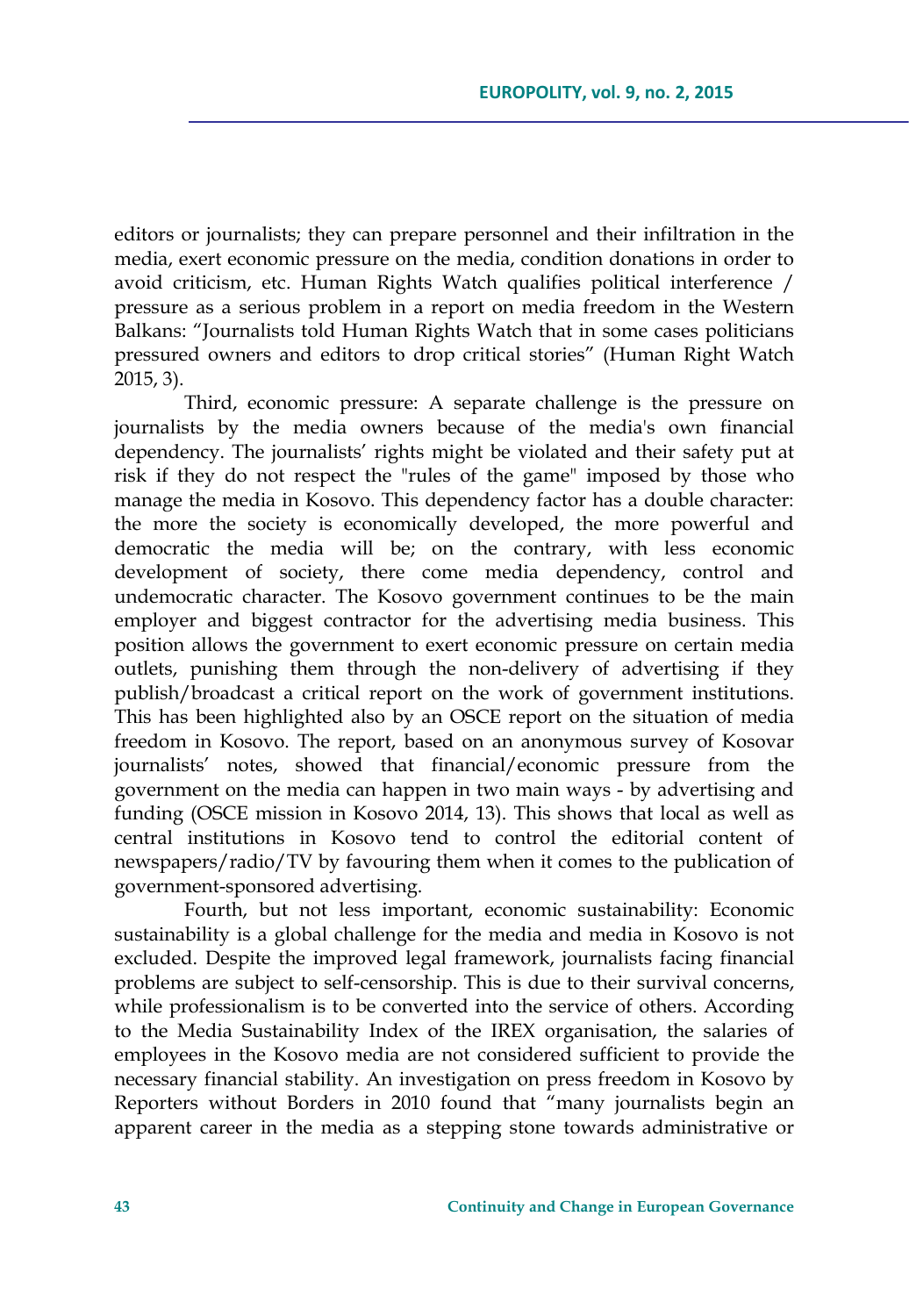diplomatic careers" (Basile 2010, 4), because they do not see the work in the media as comfortable in financial terms. This is proved also by the suggestions of the European Commission's Progress Report of 2014, which states, among others, that there has been limited progress in the improvement of ensuring economic sustainability of the media. This indicates that the situation has not changed for the better.

# **7. CONCLUSIONS**

The right to a free press is a constitutional right in all democratic countries all over the world. Legislators and senior institutional officials cannot issue, approve and apply laws that limit the freedom of journalists and the media in providing information. Restrictions on the press and media in general are justified in cases dealing with national security only. These restrictions should be closely examined by the courts. Freedom from censorship or any other form of intervention in the collection and dissemination of information is the essence of the definition of freedom of the press. But, press freedom does not mean that journalists, consciously or not, can publish lies, half-truths, slander, etc., for which they could be charged and have to be accountable to the public and justice. Kosovo's integration process as well as the debate on it requires the full engagement of the media in order to succeed. Media should not limit itself to reporting only the titles of the decisions made or the national political reactions, but must analyse those decisions, explain the technical side and inform citizens about the country's progress and political response to the demands of the EU.

However, we can conclude that ensuring the freedom of media in Kosovo with its fragility, or "partial freedom", as described by relevant local and international organizations and agencies' reports, remains a difficult but not insurmountable challenge for the coming years.

### **REFERENCES**

- Bajomi-Lázár, P. 2015. Party Colonization of the Media: The Case of Hungary. In *The Hungarian Patient: Social Opposition to an illiberal Democracy*, edited by Péter Krasztev and Jon Van Til, 59–80. Budapest: Central European University Press.
- Basile, O. 2010. *Kosovo: still not too late for press freedom…, an investigation for Reporters without Borders*. Accessed September 10 2015. http://en.rsf.org/IMG/pdf/rapport\_k\_en.pdf.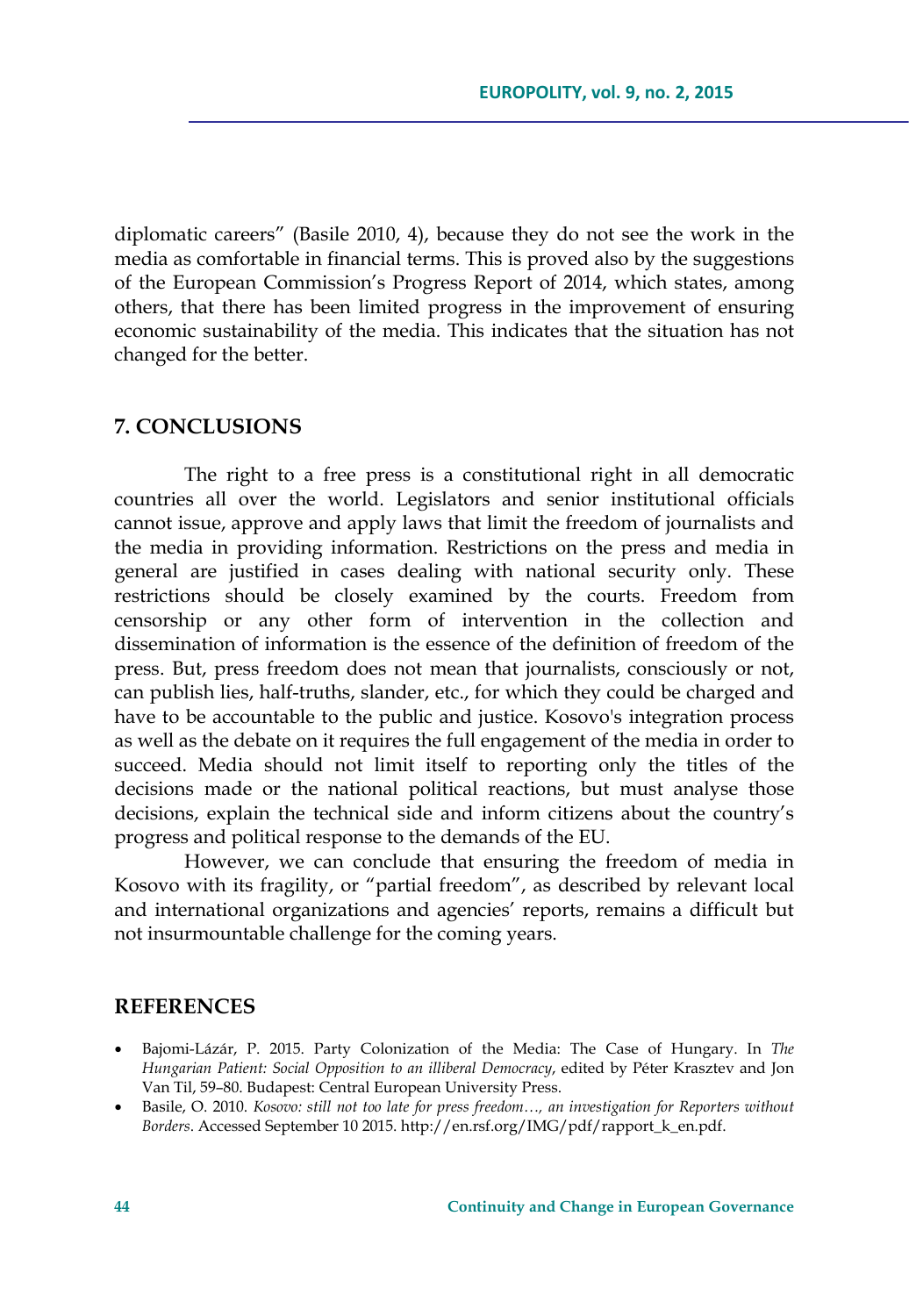- Brogi, E. and P. Gori. 2013, Legal analysis of the EU instruments to foster media pluralism and media freedom. *RSCAS* PP 2013/01, CMPF. Accessed March 26 2015. http://cmpf.eui.eu/documents/cmpfpolicyreport2013.pdf.
- Charter of Fundamental Rights of the European Union. 2000. Accessed March 27 2015. http://www.europarl.europa.eu/charter/pdf/text\_en.pdf.
- Consolidated Treaties of the European Union (Treaty of Lisbon). 2010. Accessed March 26 2015. http://europa.eu/pol/pdf/consolidated-treaties\_en.pdf.
- Constitution of the Republic of Kosovo. 2008. Prishtinë.
- Council of Europe. 2011. *Human rights and a changing media landscape, Commissioner for Human Rights of the Council of Europe*. Council of Europe Publications. Strasbourg. Accessed April 11 2015.

http://www.coe.int/t/commissioner/Activities/themes/MediaFreedom/MediaLandscape20 11.pdf.

- Craig, P. and G. de Burca. 2008. *EU Law, Text, cases and materials*. 4th Edition, Oxford University Press.
- Dauti, D. 2001. *Gazetarët dhe zgjedhjet*. Prishtinë.
- European Charter on Freedom of the Press. 2009. Accessed March 26 2015. http://www.pressfreedom.eu/en/index.php.
- European Commission. 2011. *Implementation record of the Speak Up! Conclusions*. Accessed September 12 2015. http://ec.europa.eu/enlargement/pdf/speak\_up\_2/implementationrecord-speak-up-conclusions\_v3.pdf.
- European Commission. 2013. *Speak-up!2 conference Conclusions*. Accessed September 12 2015. http://ec.europa.eu/enlargement/pdf/speak\_up\_2/20130801\_speakup-conclusions.pdf.
- European Commission. *Kosovo Progress Report 2014*. Accessed March 26 2015. http://www.mei-ks.net/repository/docs/20141008-kosovo-progress-report\_en.pdf.
- Freedom House. *Freedom of the Press 2014*. Accessed March 28 2015. https://freedomhouse.org/report/freedom-press/2014/kosovo#.VRwWGvmUeX0.
- Freedom House. *Nations in Transit 2014*. Accessed March 28 2015. https://freedomhouse.org/sites/default/files/13.%20NIT14\_Kosovo\_final.pdf.
- Freedom House. *Kosovo*. Accessed March 28 2015. https://freedomhouse.org/country/kosovo.
- Freedom House. *Freedom of the Press 2015*. Accessed May 15 2015. https://freedomhouse.org/sites/default/files/FreedomofthePress\_2015\_FINAL.pdf.
- Freedom House. *Nations in Transit 2015*. Accessed July 24 2015. https://freedomhouse.org/sites/default/files/FH\_NIT2015\_06.06.15\_FINAL.pdf.
- Horsley, W. 2012. *The state of media freedom in Europe*. The background Report presented at a session of the Committee on Culture, Science, Education and Media of the Parliamentary Assembly of the Council of Europe. Accessed April 20 2015. http://www.cfom.org.uk/wpcontent/uploads/2012/06/The-state-of-media-freedom-in-Europe-Horsley-Report.pdf.
- Human Rights Watch. 2015. *World report 2015*. Accessed March 31 2015. http://www.hrw.org/sites/default/files/wr2015\_web.pdf.
- Human Rights Watch. 2015. *A Difficult Profession Media Freedom under Attack in the Western Balkans*. Accessed July 21 2015. https://www.hrw.org/sites/default/files/report\_pdf/balkans0715.pdf.
- IREX. 2014. *Europe & Eurasia Media Sustainability Index 2014*. Kosovo MSI Chapter. Accessed March 31 2015. https://www.irex.org/sites/default/files/u105/EE\_MSI\_2014\_Kosovo.pdf.